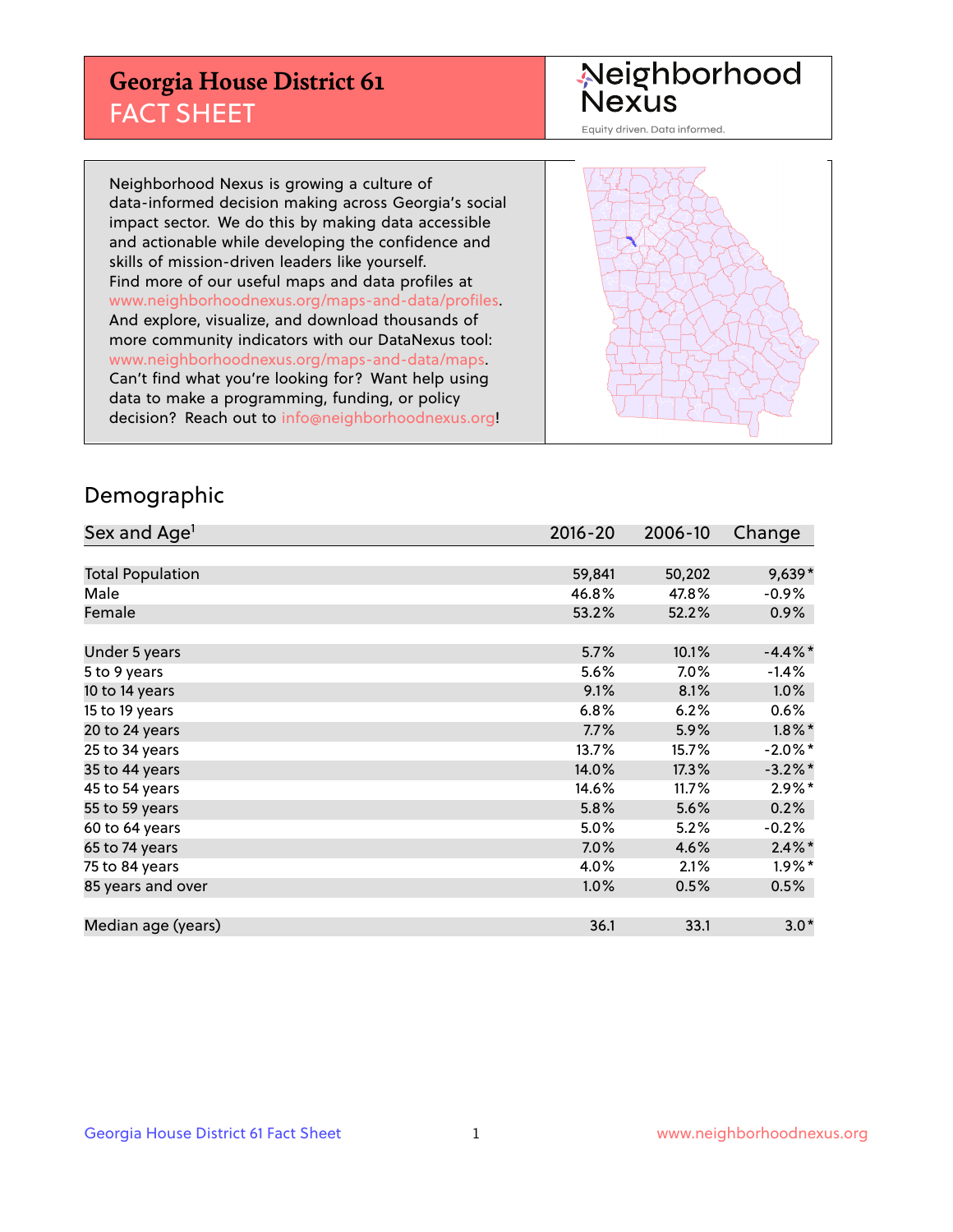## Demographic, continued...

| Race <sup>2</sup>                                            | $2016 - 20$ | 2006-10 | Change     |
|--------------------------------------------------------------|-------------|---------|------------|
| <b>Total population</b>                                      | 59,841      | 50,202  | $9,639*$   |
| One race                                                     | 97.9%       | 98.8%   | $-0.8\%$ * |
| White                                                        | 21.9%       | 31.5%   | $-9.6%$ *  |
| <b>Black or African American</b>                             | 72.5%       | 63.7%   | $8.8\%$ *  |
| American Indian and Alaska Native                            | 0.1%        | 0.1%    | 0.0%       |
| Asian                                                        | 0.8%        | 1.3%    | $-0.5%$    |
| Native Hawaiian and Other Pacific Islander                   | 0.0%        | 0.0%    | 0.0%       |
| Some other race                                              | 2.5%        | 2.2%    | 0.3%       |
| Two or more races                                            | 2.1%        | 1.2%    | $0.8\%$ *  |
| Race alone or in combination with other race(s) <sup>3</sup> | $2016 - 20$ | 2006-10 | Change     |
| Total population                                             | 59,841      | 50,202  | $9,639*$   |
| White                                                        | 23.6%       | 32.4%   | $-8.8\%$ * |
| <b>Black or African American</b>                             | 73.5%       | 64.9%   | $8.6\%$ *  |
| American Indian and Alaska Native                            | 0.6%        | 0.4%    | 0.3%       |
| Asian                                                        | 1.1%        | 1.4%    | $-0.3%$    |
| Native Hawaiian and Other Pacific Islander                   | 0.4%        | 0.0%    | 0.4%       |
| Some other race                                              | 3.3%        | 2.2%    | 1.1%       |
| Hispanic or Latino and Race <sup>4</sup>                     | $2016 - 20$ | 2006-10 | Change     |
| <b>Total population</b>                                      | 59,841      | 50,202  | $9,639*$   |
| Hispanic or Latino (of any race)                             | 9.2%        | 9.4%    | $-0.2%$    |
| Not Hispanic or Latino                                       | 90.8%       | 90.6%   | 0.2%       |
| White alone                                                  | 16.3%       | 25.3%   | $-8.9\%$ * |
| <b>Black or African American alone</b>                       | 71.9%       | 62.7%   | $9.3\%$ *  |
| American Indian and Alaska Native alone                      | 0.1%        | 0.1%    | 0.0%       |
| Asian alone                                                  | 0.8%        | 1.3%    | $-0.5%$    |
| Native Hawaiian and Other Pacific Islander alone             | 0.0%        | 0.0%    | 0.0%       |
| Some other race alone                                        | 0.3%        | 0.1%    | 0.2%       |
| Two or more races                                            | 1.3%        | 1.2%    | 0.1%       |
| U.S. Citizenship Status <sup>5</sup>                         | $2016 - 20$ | 2006-10 | Change     |
|                                                              | 5,161       | 4,642   | 519        |
| Foreign-born population<br>Naturalized U.S. citizen          | 50.3%       | 28.0%   | 22.4%*     |
| Not a U.S. citizen                                           | 49.7%       | 72.0%   | $-22.4%$   |
|                                                              |             |         |            |
| Citizen, Voting Age Population <sup>6</sup>                  | $2016 - 20$ | 2006-10 | Change     |
| Citizen, 18 and over population                              | 42,565      | 32,447  | 10,119 *   |
| Male                                                         | 45.4%       | 46.1%   | $-0.8%$    |
| Female                                                       | 54.6%       | 53.9%   | 0.8%       |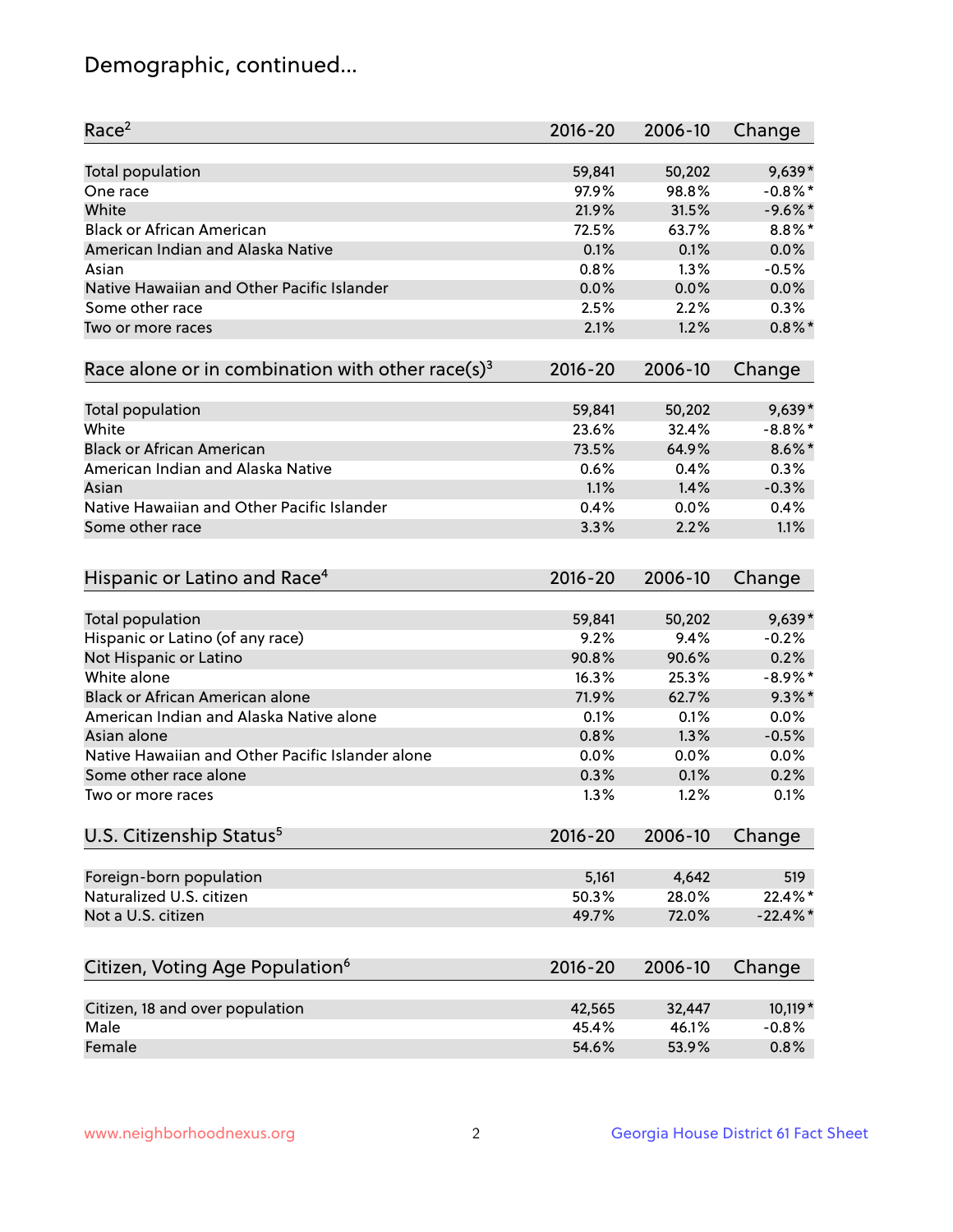#### Economic

| Income <sup>7</sup>                                 | 2016-20 | 2006-10 | Change     |
|-----------------------------------------------------|---------|---------|------------|
|                                                     |         |         |            |
| All households                                      | 23,122  | 18,070  | $5,052*$   |
| Less than \$10,000                                  | 6.1%    | 5.1%    | 1.0%       |
| \$10,000 to \$14,999                                | 2.6%    | 3.5%    | $-0.9%$    |
| \$15,000 to \$24,999                                | 10.3%   | 10.1%   | 0.3%       |
| \$25,000 to \$34,999                                | 9.0%    | 11.5%   | $-2.5%$    |
| \$35,000 to \$49,999                                | 15.1%   | 16.5%   | $-1.4%$    |
| \$50,000 to \$74,999                                | 19.3%   | 19.6%   | $-0.4%$    |
| \$75,000 to \$99,999                                | 13.0%   | 14.7%   | $-1.7%$    |
| \$100,000 to \$149,999                              | 14.3%   | 12.5%   | 1.8%       |
| \$150,000 to \$199,999                              | 5.6%    | 3.7%    | $1.9\%$ *  |
| \$200,000 or more                                   | 4.6%    | 2.7%    | $1.8\%$ *  |
| Median household income (dollars)                   | 59,511  | 53,664  | 5,847*     |
| Mean household income (dollars)                     | 77,910  | 68,078  | 9,832*     |
| With earnings                                       | 80.8%   | 87.6%   | $-6.8\%$ * |
| Mean earnings (dollars)                             | 79,793  | 67,097  | 12,696*    |
| <b>With Social Security</b>                         | 26.2%   | 19.0%   | $7.2\%$ *  |
| Mean Social Security income (dollars)               | 18,869  | 14,793  | 4,075*     |
| With retirement income                              | 24.1%   | 16.0%   | $8.1\%$ *  |
| Mean retirement income (dollars)                    | 21,048  | 22,406  | $-1,359$   |
| With Supplemental Security Income                   | 4.1%    | 2.6%    | $1.4\%$ *  |
| Mean Supplemental Security Income (dollars)         | 5,980   | 7,137   | $-1,157$   |
| With cash public assistance income                  | $2.0\%$ | 2.0%    | $-0.0%$    |
| Mean cash public assistance income (dollars)        | 445     | 4,215   | $-3,771*$  |
| With Food Stamp/SNAP benefits in the past 12 months | 10.2%   | 9.6%    | 0.6%       |
|                                                     |         |         |            |
| Families                                            | 13,785  | 12,285  | 1,499*     |
| Less than \$10,000                                  | 4.0%    | 4.0%    | 0.0%       |
| \$10,000 to \$14,999                                | 3.1%    | 3.3%    | $-0.2%$    |
| \$15,000 to \$24,999                                | 5.5%    | 8.4%    | $-3.0%$    |
| \$25,000 to \$34,999                                | 7.0%    | 10.1%   | $-3.1%$    |
| \$35,000 to \$49,999                                | 11.8%   | 13.1%   | $-1.2%$    |
| \$50,000 to \$74,999                                | 19.7%   | 21.5%   | $-1.8%$    |
| \$75,000 to \$99,999                                | 14.8%   | 16.3%   | $-1.5%$    |
| \$100,000 to \$149,999                              | 19.7%   | 15.1%   | 4.6%*      |
| \$150,000 to \$199,999                              | 7.2%    | 4.4%    | $2.8\%$ *  |
| \$200,000 or more                                   | 7.2%    | 3.9%    | $3.3\%$ *  |
| Median family income (dollars)                      | 73,824  | 62,827  | 10,997*    |
| Mean family income (dollars)                        | 95,881  | 76,288  | 19,593*    |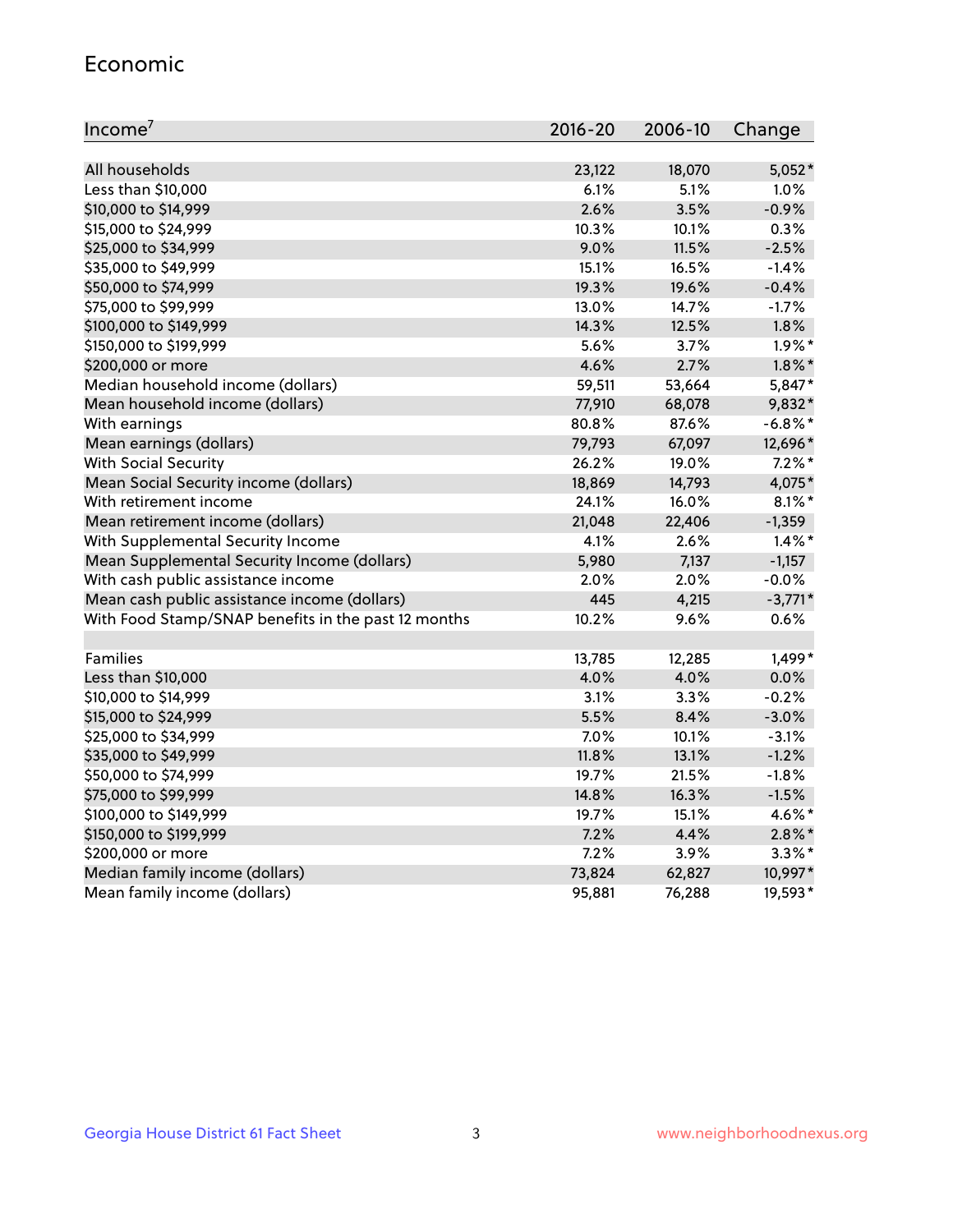## Economic, continued...

| Income, continued <sup>8</sup>                                        | $2016 - 20$ | 2006-10 | Change    |
|-----------------------------------------------------------------------|-------------|---------|-----------|
|                                                                       |             |         |           |
| Nonfamily households                                                  | 9,337       | 5,784   | $3,553*$  |
| Median nonfamily income (dollars)                                     | 40,179      | 39,488  | 691       |
| Mean nonfamily income (dollars)                                       | 46,720      | 47,594  | $-873$    |
| Median earnings for workers (dollars)                                 | 35,892      | 33,280  | $2,613*$  |
| Median earnings for male full-time, year-round workers                | 47,301      | 43,483  | 3,818*    |
| (dollars)                                                             |             |         |           |
| Median earnings for female full-time, year-round workers<br>(dollars) | 45,965      | 38,979  | 6,985*    |
| Per capita income (dollars)                                           | 31,653      | 25,343  | $6,310*$  |
|                                                                       |             |         |           |
| Families and People Below Poverty Level <sup>9</sup>                  | 2016-20     | 2006-10 | Change    |
|                                                                       |             |         |           |
| <b>All families</b>                                                   | 9.8%        | 9.3%    | 0.4%      |
| With related children under 18 years                                  | 15.1%       | 11.9%   | 3.2%      |
| With related children under 5 years only                              | 25.2%       | 9.8%    | 15.4%     |
| Married couple families                                               | 3.8%        | 6.0%    | $-2.2%$   |
| With related children under 18 years                                  | 6.3%        | 6.6%    | $-0.4%$   |
| With related children under 5 years only                              | 5.8%        | 4.6%    | 1.2%      |
| Families with female householder, no husband present                  | 20.2%       | 14.3%   | 5.9%      |
| With related children under 18 years                                  | 26.8%       | 17.0%   | $9.9\%$ * |
| With related children under 5 years only                              | 41.0%       | 19.7%   | 21.3%     |
| All people                                                            | 11.5%       | 11.1%   | 0.5%      |
| Under 18 years                                                        | 16.1%       | 14.9%   | 1.3%      |
| Related children under 18 years                                       | 15.9%       | 14.5%   | 1.5%      |
| Related children under 5 years                                        | 22.3%       | 13.8%   | 8.5%      |
| Related children 5 to 17 years                                        | 14.0%       | 14.8%   | $-0.8%$   |
|                                                                       | 10.0%       | 9.5%    | 0.5%      |
| 18 years and over                                                     |             |         |           |
| 18 to 64 years                                                        | 10.9%       | 9.7%    | 1.2%      |
| 65 years and over                                                     | 5.5%        | 7.7%    | $-2.2%$   |
| People in families                                                    | 10.0%       | 9.9%    | 0.1%      |
| Unrelated individuals 15 years and over                               | 17.3%       | 17.2%   | 0.1%      |
|                                                                       |             |         |           |
| Non-Hispanic white people                                             | 14.7%       | 9.6%    | 5.1%      |
| Black or African-American people                                      | 9.8%        | 9.5%    | 0.3%      |
| Asian people                                                          | 0.2%        | 19.9%   | $-19.7%$  |
| Hispanic or Latino people                                             | 21.7%       | 23.9%   | $-2.2%$   |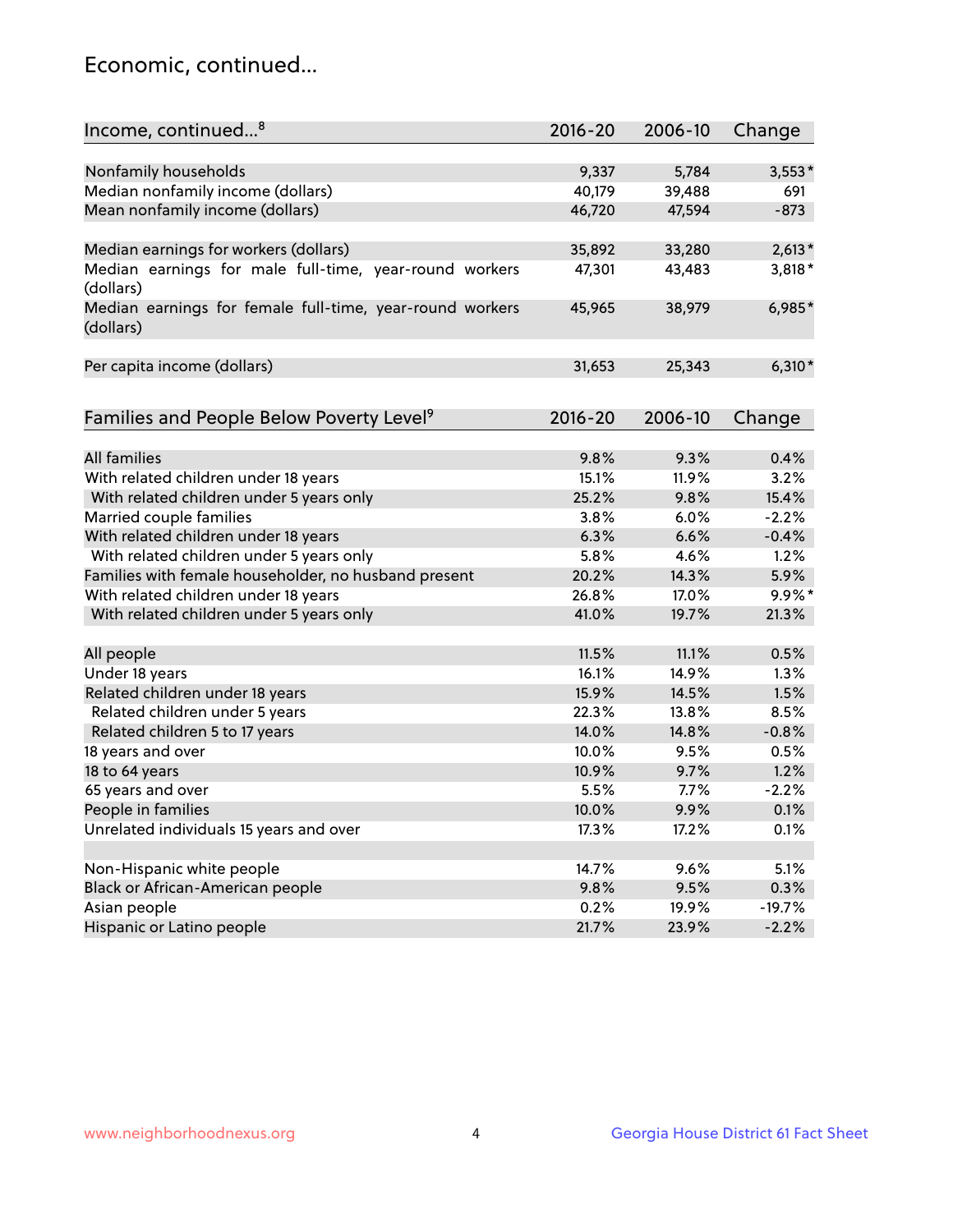## Employment

| Employment Status <sup>10</sup>                                                               | $2016 - 20$  | 2006-10        | Change             |
|-----------------------------------------------------------------------------------------------|--------------|----------------|--------------------|
|                                                                                               |              |                |                    |
| Population 16 years and over                                                                  | 46,882       | 36,868         | 10,014*            |
| In labor force                                                                                | 68.5%        | 73.0%          | $-4.5%$ *          |
| Civilian labor force                                                                          | 68.2%        | 72.8%          | $-4.5%$ *          |
| Employed                                                                                      | 64.8%        | 64.6%          | 0.1%               |
| Unemployed                                                                                    | 3.5%         | 8.1%           | $-4.7%$            |
| <b>Armed Forces</b>                                                                           | 0.2%         | 0.2%           | $-0.0%$            |
| Not in labor force                                                                            | 31.5%        | 27.0%          | 4.5%*              |
| Civilian labor force                                                                          | 31,995       | 26,832         | $5,164*$           |
| <b>Unemployment Rate</b>                                                                      | 5.1%         | 11.2%          | $-6.1%$            |
|                                                                                               |              |                |                    |
| Females 16 years and over                                                                     | 25,215       | 19,550         | 5,665*             |
| In labor force                                                                                | 65.9%        | 68.4%          | $-2.5%$            |
| Civilian labor force                                                                          | 65.5%        | 68.3%          | $-2.8%$            |
| Employed                                                                                      | 62.7%        | 60.9%          | 1.8%               |
| Own children of the householder under 6 years                                                 | 3,836        | 5,478          | $-1,641*$          |
| All parents in family in labor force                                                          | 72.9%        | 68.8%          | 4.1%               |
|                                                                                               |              |                |                    |
| Own children of the householder 6 to 17 years                                                 | 10,376       | 8,270          | $2,106*$           |
| All parents in family in labor force                                                          | 79.9%        | 82.2%          | $-2.3%$            |
|                                                                                               |              |                |                    |
| Industry <sup>11</sup>                                                                        | $2016 - 20$  | 2006-10        | Change             |
|                                                                                               |              |                |                    |
| Civilian employed population 16 years and over                                                | 30,365       | 23,828         | $6,537*$           |
| Agriculture, forestry, fishing and hunting, and mining<br>Construction                        | 0.1%         | 0.1%<br>7.4%   | $-0.1%$            |
|                                                                                               | 6.9%<br>6.1% |                | $-0.5%$            |
| Manufacturing<br>Wholesale trade                                                              | 2.2%         | 7.9%<br>3.6%   | $-1.8%$<br>$-1.4%$ |
| Retail trade                                                                                  | 11.8%        |                | 0.7%               |
| Transportation and warehousing, and utilities                                                 | 10.6%        | 11.1%<br>11.0% | $-0.4%$            |
| Information                                                                                   | 2.7%         | 3.3%           | $-0.5%$            |
| Finance and insurance, and real estate and rental and leasing                                 | 5.2%         | 7.2%           | $-2.0\%$ *         |
|                                                                                               |              |                |                    |
| Professional, scientific, and management, and administrative<br>and waste management services | 11.7%        | 11.0%          | 0.7%               |
| Educational services, and health care and social assistance                                   | 25.1%        | 20.2%          | 4.9%*              |
| Arts, entertainment, and recreation, and accommodation and                                    | 7.2%         | 8.0%           | $-0.8%$            |
| food services                                                                                 |              |                |                    |
| Other services, except public administration                                                  | 4.5%         | 4.6%           | $-0.1%$            |
| Public administration                                                                         | 5.9%         | 4.6%           | 1.3%               |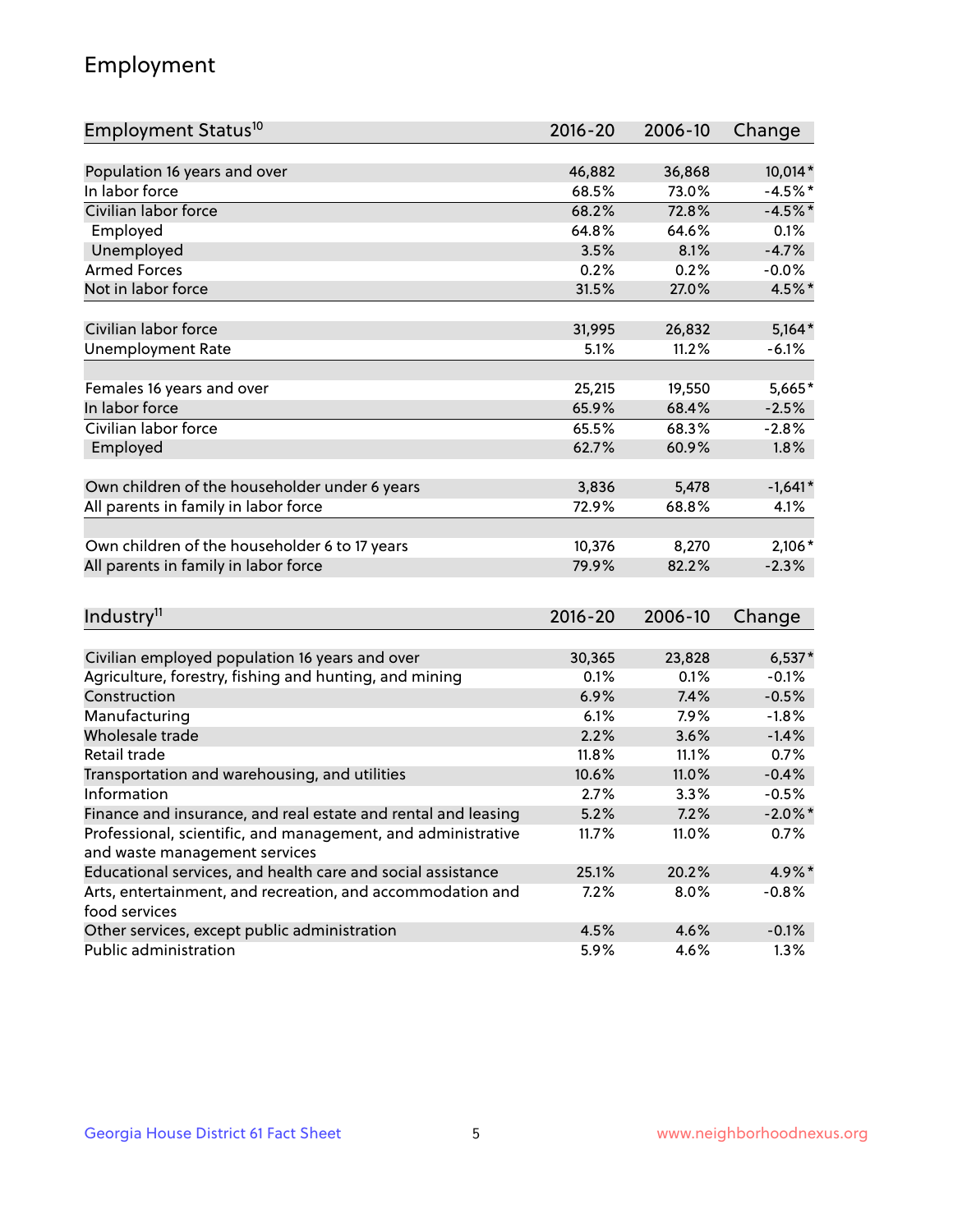## Employment, continued...

| Occupation <sup>12</sup>                                     | $2016 - 20$ | 2006-10 | Change     |
|--------------------------------------------------------------|-------------|---------|------------|
| Civilian employed population 16 years and over               | 30,365      | 23,828  | $6,537*$   |
| Management, business, science, and arts occupations          | 38.4%       | 35.9%   | 2.6%       |
| Service occupations                                          | 15.5%       | 13.7%   | 1.7%       |
| Sales and office occupations                                 | 22.1%       | 27.5%   | $-5.4\%$ * |
| Natural<br>and<br>resources,<br>construction,<br>maintenance | 8.1%        | 8.8%    | $-0.7%$    |
| occupations                                                  |             |         |            |
| Production, transportation, and material moving occupations  | 15.8%       | 14.1%   | 1.8%       |
| Class of Worker <sup>13</sup>                                | $2016 - 20$ | 2006-10 | Change     |
|                                                              |             |         |            |
| Civilian employed population 16 years and over               | 30,365      | 23,828  | $6,537*$   |
| Private wage and salary workers                              | 78.8%       | 78.8%   | $-0.0%$    |
| Government workers                                           | 15.9%       | 16.2%   | $-0.3%$    |
| Self-employed in own not incorporated business workers       | 5.0%        | 5.0%    | 0.1%       |
| Unpaid family workers                                        | 0.3%        | 0.0%    | 0.2%       |
| Job Flows <sup>14</sup>                                      | 2019        | 2010    | Change     |
|                                                              |             |         |            |
| Total Jobs in district                                       | 36,143      | 24,600  | 11,543     |
| Held by residents of district                                | 4.8%        | 5.1%    | $-0.3%$    |
| Held by non-residents of district                            | 95.2%       | 94.9%   | 0.3%       |
| Jobs by Industry Sector <sup>15</sup>                        | 2019        | 2010    | Change     |
| Total Jobs in district                                       | 36,143      | 24,600  | 11,543     |
| Goods Producing sectors                                      | 19.7%       | 23.4%   | $-3.6%$    |
| Trade, Transportation, and Utilities sectors                 | 52.5%       | 50.1%   | 2.4%       |
| All Other Services sectors                                   | 27.7%       | 26.5%   | 1.2%       |
|                                                              |             |         |            |
| Total Jobs in district held by district residents            | 1,729       | 1,260   | 469        |
| <b>Goods Producing sectors</b>                               | 21.3%       | 24.7%   | $-3.3%$    |
| Trade, Transportation, and Utilities sectors                 | 43.9%       | 43.6%   | 0.3%       |
| All Other Services sectors                                   | 34.8%       | 31.7%   | 3.0%       |
|                                                              |             |         |            |
| Jobs by Earnings <sup>16</sup>                               | 2019        | 2010    | Change     |
| Total Jobs in district                                       | 36,143      | 24,600  | 11,543     |
| Jobs with earnings \$1250/month or less                      | 15.9%       | 18.4%   | $-2.5%$    |
| Jobs with earnings \$1251/month to \$3333/month              | 33.9%       | 43.2%   | $-9.3%$    |
| Jobs with earnings greater than \$3333/month                 | 50.2%       | 38.4%   | 11.8%      |
|                                                              |             |         |            |
| Total Jobs in district held by district residents            | 1,729       | 1,260   | 469        |
| Jobs with earnings \$1250/month or less                      | 19.2%       | 22.1%   | $-2.9%$    |
| Jobs with earnings \$1251/month to \$3333/month              | 36.9%       | 49.8%   | $-12.9%$   |
| Jobs with earnings greater than \$3333/month                 | 43.9%       | 28.1%   | 15.8%      |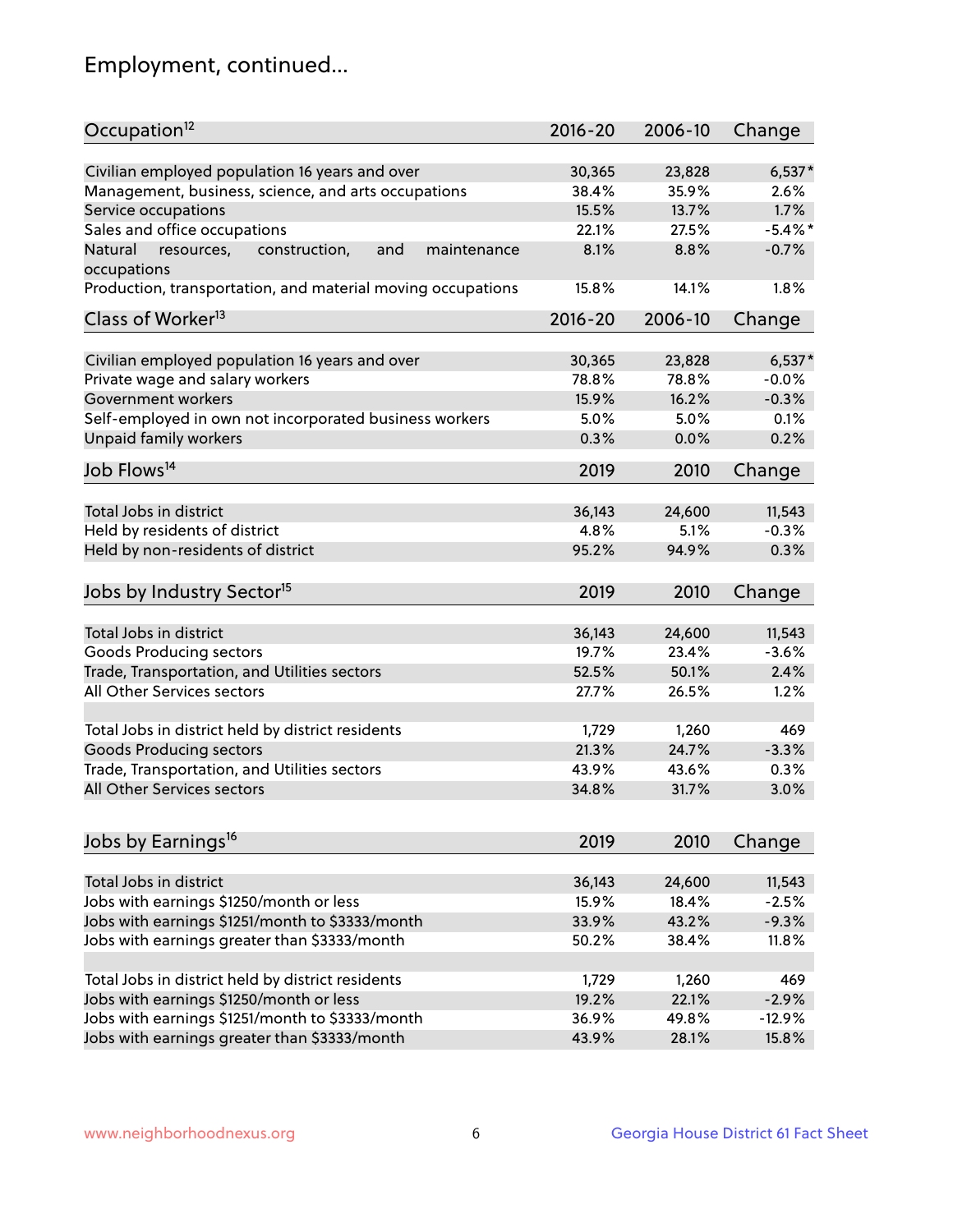## Employment, continued...

| Jobs by Age of Worker <sup>17</sup>               | 2019   | 2010   | Change  |
|---------------------------------------------------|--------|--------|---------|
|                                                   |        |        |         |
| Total Jobs in district                            | 36,143 | 24,600 | 11,543  |
| Jobs with workers age 29 or younger               | 20.4%  | 18.9%  | 1.5%    |
| Jobs with workers age 30 to 54                    | 58.7%  | 64.8%  | $-6.1%$ |
| Jobs with workers age 55 or older                 | 20.9%  | 16.3%  | 4.6%    |
|                                                   |        |        |         |
| Total Jobs in district held by district residents | 1.729  | 1.260  | 469     |
| Jobs with workers age 29 or younger               | 21.6%  | 20.2%  | 1.4%    |
| Jobs with workers age 30 to 54                    | 56.8%  | 60.1%  | $-3.3%$ |
| Jobs with workers age 55 or older                 | 21.6%  | 19.7%  | 1.9%    |
|                                                   |        |        |         |

#### Education

| School Enrollment <sup>18</sup>                | $2016 - 20$ | 2006-10  | Change     |
|------------------------------------------------|-------------|----------|------------|
|                                                |             |          |            |
| Population 3 years and over enrolled in school | 17,726      | 14,226   | $3,501*$   |
| Nursery school, preschool                      | 4.5%        | 9.2%     | $-4.8\%$ * |
| Kindergarten                                   | 3.9%        | 4.8%     | $-0.9%$    |
| Elementary school (grades 1-8)                 | 39.5%       | 43.2%    | $-3.7%$    |
| High school (grades 9-12)                      | 21.6%       | 19.5%    | 2.1%       |
| College or graduate school                     | 30.6%       | 23.3%    | $7.3\%$ *  |
| Educational Attainment <sup>19</sup>           | $2016 - 20$ | 2006-10  | Change     |
|                                                |             |          |            |
| Population 25 years and over                   | 38,949      | 31,468   | $7,481*$   |
| Less than 9th grade                            | 4.1%        | 4.9%     | $-0.7%$    |
| 9th to 12th grade, no diploma                  | 7.3%        | 8.3%     | $-1.0%$    |
| High school graduate (includes equivalency)    | 25.7%       | 28.1%    | $-2.4%$    |
| Some college, no degree                        | 18.8%       | 21.4%    | $-2.5%$    |
| Associate's degree                             | 8.6%        | 6.4%     | $2.2\%$ *  |
| Bachelor's degree                              | 21.1%       | 20.1%    | $1.0\%$    |
| Graduate or professional degree                | 14.4%       | $10.8\%$ | $3.5%$ *   |
|                                                |             |          |            |
| Percent high school graduate or higher         | 88.6%       | 86.9%    | 1.8%       |
| Percent bachelor's degree or higher            | 35.5%       | 31.0%    | $4.5\%$ *  |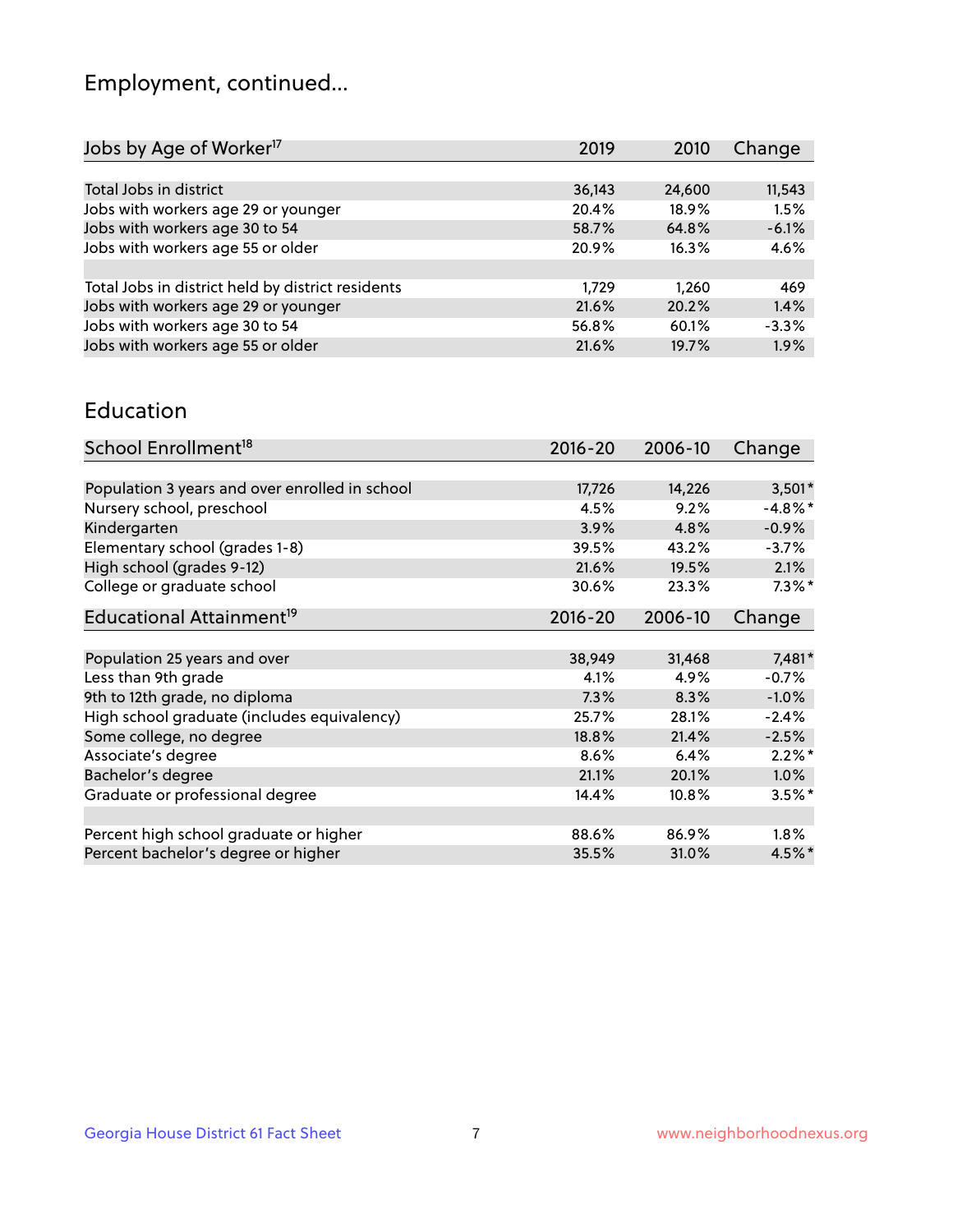## Housing

| Households by Type <sup>20</sup>                     | 2016-20     | 2006-10 | Change     |
|------------------------------------------------------|-------------|---------|------------|
|                                                      |             |         |            |
| <b>Total households</b>                              | 23,122      | 18,070  | $5,052*$   |
| Family households (families)                         | 59.6%       | 68.0%   | $-8.4\%$ * |
| With own children under 18 years                     | 28.7%       | 33.4%   | $-4.8\%$ * |
| Married-couple family                                | 35.3%       | 43.2%   | $-7.9%$ *  |
| With own children of the householder under 18 years  | 15.2%       | 20.1%   | $-4.9%$    |
| Male householder, no wife present, family            | 5.1%        | 5.9%    | $-0.8%$    |
| With own children of the householder under 18 years  | 3.0%        | 2.7%    | 0.2%       |
| Female householder, no husband present, family       | 19.2%       | 18.9%   | 0.3%       |
| With own children of the householder under 18 years  | 10.5%       | 10.5%   | $-0.1%$    |
| Nonfamily households                                 | 40.4%       | 32.0%   | $8.4\%$ *  |
| Householder living alone                             | 35.6%       | 26.1%   | $9.5%$ *   |
| 65 years and over                                    | 10.6%       | 4.4%    | $6.2\%$ *  |
|                                                      |             |         |            |
| Households with one or more people under 18 years    | 32.3%       | 39.6%   | $-7.4\%$ * |
| Households with one or more people 65 years and over | 24.0%       | 14.8%   | $9.2\%$ *  |
|                                                      |             |         |            |
| Average household size                               | 2.58        | 2.77    | $-0.19*$   |
| Average family size                                  | 3.41        | 3.41    | 0.00       |
|                                                      |             |         |            |
| Housing Occupancy <sup>21</sup>                      | $2016 - 20$ | 2006-10 | Change     |
|                                                      |             |         |            |
| Total housing units                                  | 24,856      | 20,648  | $4,208*$   |
| Occupied housing units                               | 93.0%       | 87.5%   | $5.5\%$ *  |
| Vacant housing units                                 | 7.0%        | 12.5%   | $-5.5%$ *  |
|                                                      |             |         |            |
| Homeowner vacancy rate                               | 1.6         | 6.0     | $-4.4*$    |
| Rental vacancy rate                                  | 7.5         | 12.5    | $-4.9$     |
|                                                      |             |         |            |
|                                                      |             |         |            |
| Units in Structure <sup>22</sup>                     | 2016-20     | 2006-10 | Change     |
| Total housing units                                  | 24,856      | 20,648  | $4,208*$   |
| 1-unit, detached                                     | 61.5%       | 65.3%   | $-3.9\%$ * |
| 1-unit, attached                                     | 3.8%        | 2.2%    | $1.5\%$ *  |
| 2 units                                              | 0.8%        | 1.3%    | $-0.5%$    |
| 3 or 4 units                                         | 1.2%        | 1.1%    | 0.1%       |
| 5 to 9 units                                         | 7.4%        | 4.5%    | $2.9\%*$   |
|                                                      |             |         |            |
| 10 to 19 units                                       | 11.3%       | 11.7%   | $-0.4%$    |
| 20 or more units<br>Mobile home                      | 11.1%       | 8.2%    | 2.9%       |
|                                                      | 3.0%        | 5.6%    | $-2.6\%$ * |
| Boat, RV, van, etc.                                  | 0.0%        | 0.0%    | 0.0%       |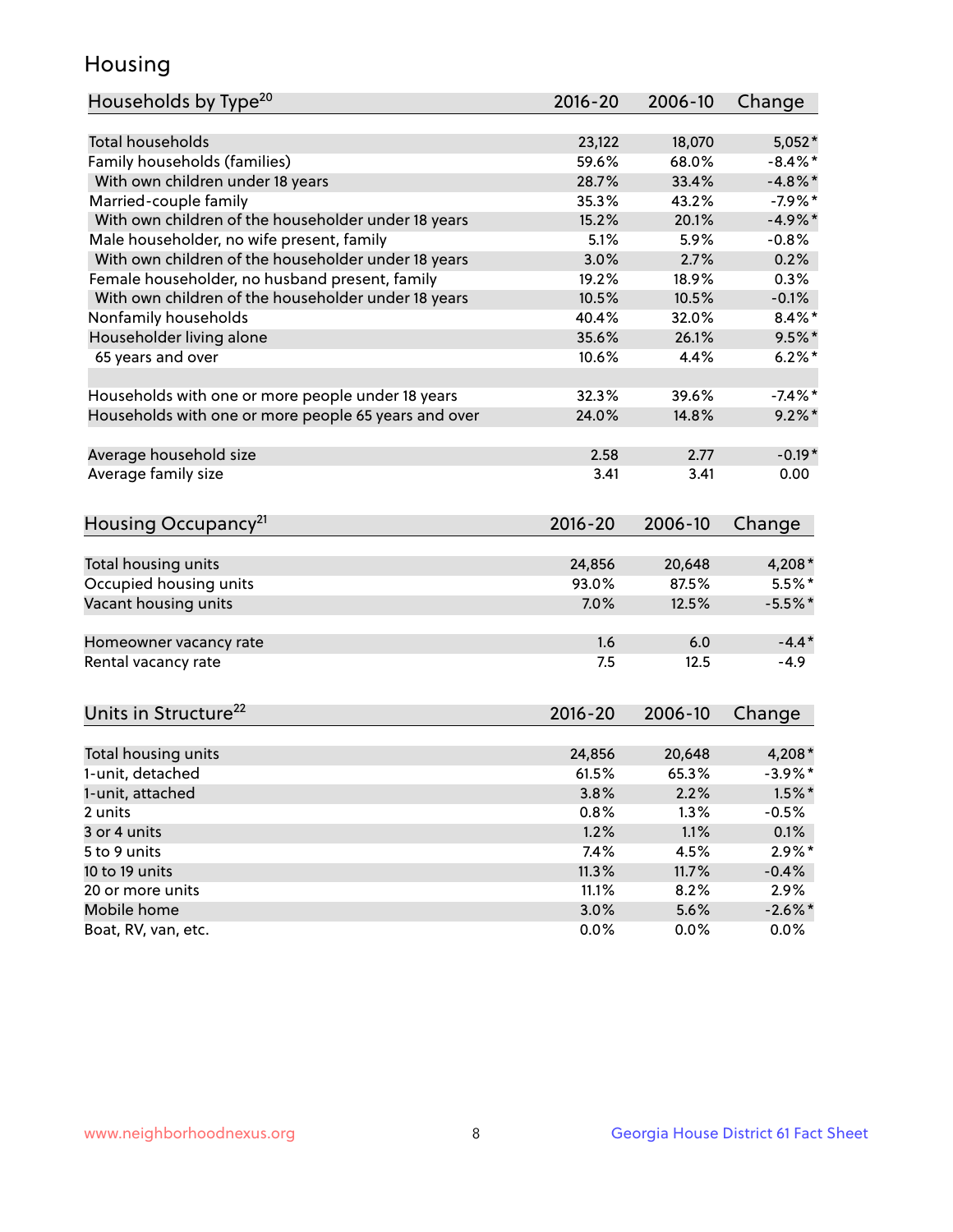## Housing, Continued...

| Year Structure Built <sup>23</sup>             | 2016-20         | 2006-10         | Change          |
|------------------------------------------------|-----------------|-----------------|-----------------|
| Total housing units                            | 24,856          | 20,648          | 4,208*          |
| Built 2014 or later                            | 3.0%            | (X)             | (X)             |
| Built 2010 to 2013                             | 4.3%            | (X)             | (X)             |
| Built 2000 to 2009                             | 40.5%           | 37.3%           | 3.2%            |
| Built 1990 to 1999                             | 14.6%           | 16.6%           | $-2.0%$         |
| Built 1980 to 1989                             | 12.7%           | 15.8%           | $-3.1\%$ *      |
| Built 1970 to 1979                             | 11.1%           | 13.7%           | $-2.7%$         |
| Built 1960 to 1969                             | 9.1%            | 11.2%           | $-2.1%$         |
| Built 1950 to 1959                             | 3.2%            | 3.4%            | $-0.1%$         |
| Built 1940 to 1949                             | 0.8%            | 1.4%            | $-0.6%$         |
| Built 1939 or earlier                          | 0.7%            | 0.6%            | 0.1%            |
| Housing Tenure <sup>24</sup>                   | $2016 - 20$     | 2006-10         | Change          |
|                                                | 23,122          | 18,070          | $5,052*$        |
| Occupied housing units<br>Owner-occupied       | 55.5%           | 64.4%           | $-9.0\%$ *      |
| Renter-occupied                                | 44.5%           | 35.6%           | $9.0\%$ *       |
|                                                |                 |                 |                 |
| Average household size of owner-occupied unit  | 2.89            | 2.83            | 0.06            |
| Average household size of renter-occupied unit | 2.21            | 2.67            | $-0.46*$        |
| Residence 1 Year Ago <sup>25</sup>             | $2016 - 20$     | 2006-10         | Change          |
| Population 1 year and over                     | 59,252          | 49,507          | $9,745*$        |
| Same house                                     | 87.7%           | 76.6%           | $11.2\%$ *      |
| Different house in the U.S.                    | 11.9%           | 22.9%           | $-11.1\%$ *     |
| Same county                                    | 5.0%            | 8.5%            | $-3.5%$ *       |
| Different county                               | 6.9%            | 14.5%           | $-7.6%$ *       |
| Same state                                     | 4.9%            | 10.3%           | $-5.4\%$ *      |
| Different state                                | 2.0%            | 4.2%            | $-2.2\%$ *      |
| Abroad                                         | 0.4%            | 0.5%            | $-0.1%$         |
| Value of Housing Unit <sup>26</sup>            | $2016 - 20$     | 2006-10         | Change          |
|                                                |                 |                 |                 |
| Owner-occupied units                           | 12,822          | 11,645          | $1,178*$        |
| Less than \$50,000                             | 5.7%            | 6.5%            | $-0.8%$         |
| \$50,000 to \$99,999                           | 8.3%            | 10.3%           | $-2.0%$         |
| \$100,000 to \$149,999                         | 18.2%           | 22.1%           | $-3.9%$         |
| \$150,000 to \$199,999                         | 18.2%           | 23.2%           | $-5.0\%$ *      |
| \$200,000 to \$299,999                         | 27.9%           | 18.9%           | $9.0\%$ *       |
| \$300,000 to \$499,999                         | 19.1%           | 15.5%           | 3.6%            |
| \$500,000 to \$999,999                         | 1.6%            | 3.0%            | $-1.4%$         |
| \$1,000,000 or more<br>Median (dollars)        | 1.0%<br>198,679 | 0.5%<br>172,242 | 0.6%<br>26,438* |
|                                                |                 |                 |                 |
| Mortgage Status <sup>27</sup>                  | $2016 - 20$     | 2006-10         | Change          |
| Owner-occupied units                           | 12,822          | 11,645          | $1,178*$        |
| Housing units with a mortgage                  | 76.6%           | 81.2%           | $-4.5%$ *       |
| Housing units without a mortgage               | 23.4%           | 18.8%           | 4.5%*           |
|                                                |                 |                 |                 |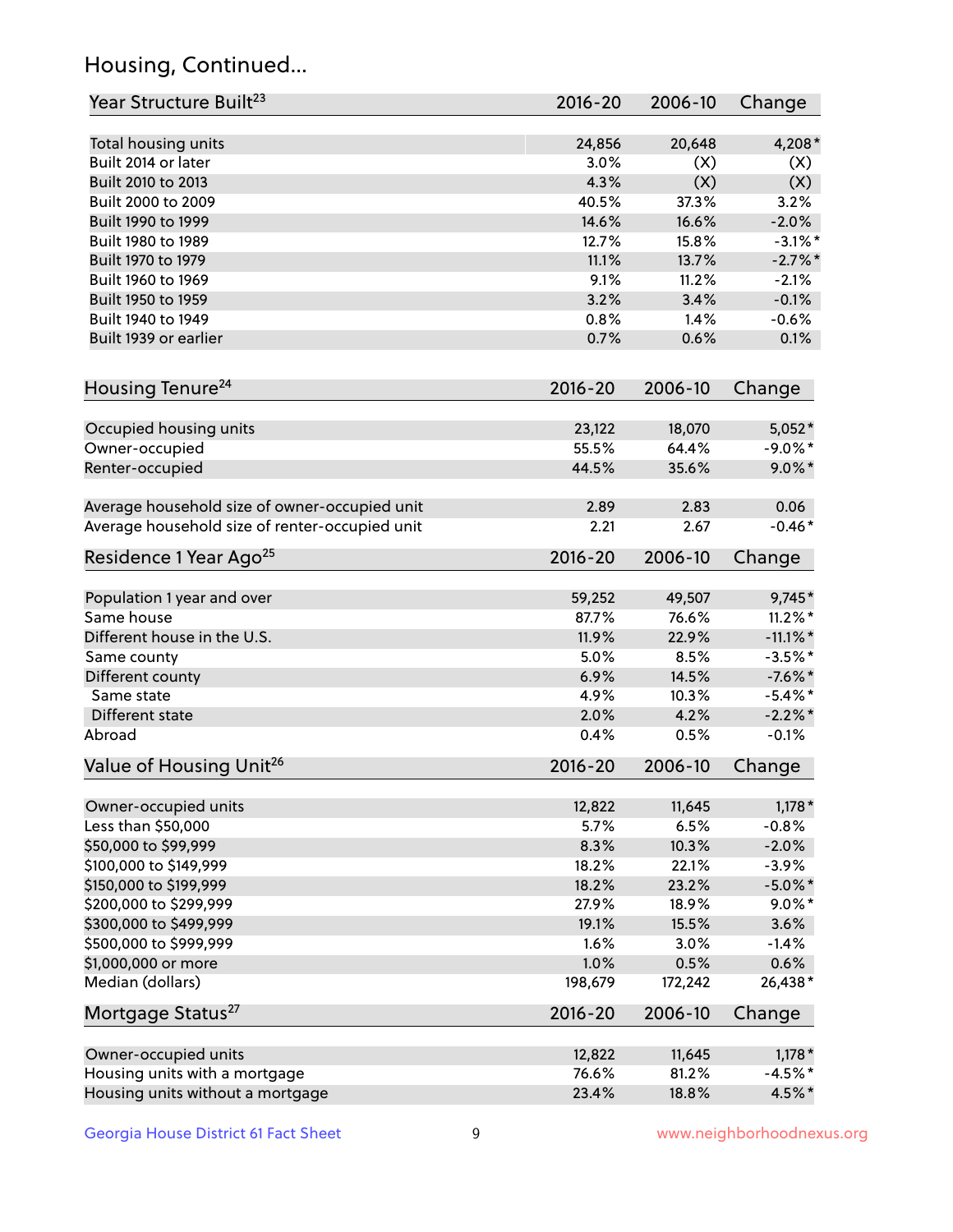## Housing, Continued...

| Selected Monthly Owner Costs <sup>28</sup>                                            | 2016-20 | 2006-10 | Change     |
|---------------------------------------------------------------------------------------|---------|---------|------------|
| Housing units with a mortgage                                                         | 9,826   | 9,453   | 373        |
| Less than \$300                                                                       | 0.0%    | 0.1%    | $-0.0%$    |
| \$300 to \$499                                                                        | 0.5%    | 1.9%    | $-1.3%$    |
| \$500 to \$999                                                                        | 15.0%   | 12.1%   | 2.8%       |
| \$1,000 to \$1,499                                                                    | 30.3%   | 31.0%   | $-0.7%$    |
| \$1,500 to \$1,999                                                                    | 27.3%   | 23.0%   | 4.2%       |
| \$2,000 to \$2,999                                                                    | 20.9%   | 22.9%   | $-2.0%$    |
| \$3,000 or more                                                                       | 5.9%    | 9.0%    | $-3.1%$    |
| Median (dollars)                                                                      | 1,576   | 1,607   | $-31$      |
| Housing units without a mortgage                                                      | 2,997   | 2,192   | 805*       |
| Less than \$150                                                                       | 5.4%    | 1.4%    | 4.0%       |
| \$150 to \$249                                                                        | 10.1%   | 17.1%   | $-7.0%$    |
| \$250 to \$349                                                                        | 23.3%   | 23.8%   | $-0.5%$    |
| \$350 to \$499                                                                        | 31.4%   | 27.3%   | 4.1%       |
| \$500 to \$699                                                                        | 19.6%   | 20.4%   | $-0.7%$    |
| \$700 or more                                                                         | 10.3%   | 10.1%   | 0.2%       |
| Median (dollars)                                                                      | 386     | 383     | 3          |
| Household Income <sup>29</sup>                                                        |         |         |            |
| Housing units with a mortgage (excluding units where<br>SMOCAPI cannot be computed)   | 9,806   | 9,361   | 445        |
| Less than 20.0 percent                                                                | 51.0%   | 27.1%   | 23.9%*     |
| 20.0 to 24.9 percent                                                                  | 10.9%   | 14.1%   | $-3.2%$    |
| 25.0 to 29.9 percent                                                                  | 9.2%    | 14.0%   | $-4.8\%$ * |
| 30.0 to 34.9 percent                                                                  | 5.4%    | 12.3%   | $-6.9\%$ * |
| 35.0 percent or more                                                                  | 23.6%   | 32.6%   | $-9.1\%$ * |
| Not computed                                                                          | 19      | 92      | $-73$      |
| Housing unit without a mortgage (excluding units where<br>SMOCAPI cannot be computed) | 2,967   | 2,170   | 797        |
| Less than 10.0 percent                                                                | 52.7%   | 50.9%   | 1.8%       |
| 10.0 to 14.9 percent                                                                  | 21.7%   | 15.7%   | 5.9%*      |
| 15.0 to 19.9 percent                                                                  | 8.4%    | 10.9%   | $-2.5%$    |
| 20.0 to 24.9 percent                                                                  | 4.5%    | 6.7%    | $-2.2%$    |
| 25.0 to 29.9 percent                                                                  | 2.7%    | 2.1%    | 0.6%       |
| 30.0 to 34.9 percent                                                                  | 2.1%    | 3.2%    | $-1.1%$    |
| 35.0 percent or more                                                                  | 8.0%    | 10.6%   | $-2.6%$    |
| Not computed                                                                          | 30      | 22      | 8          |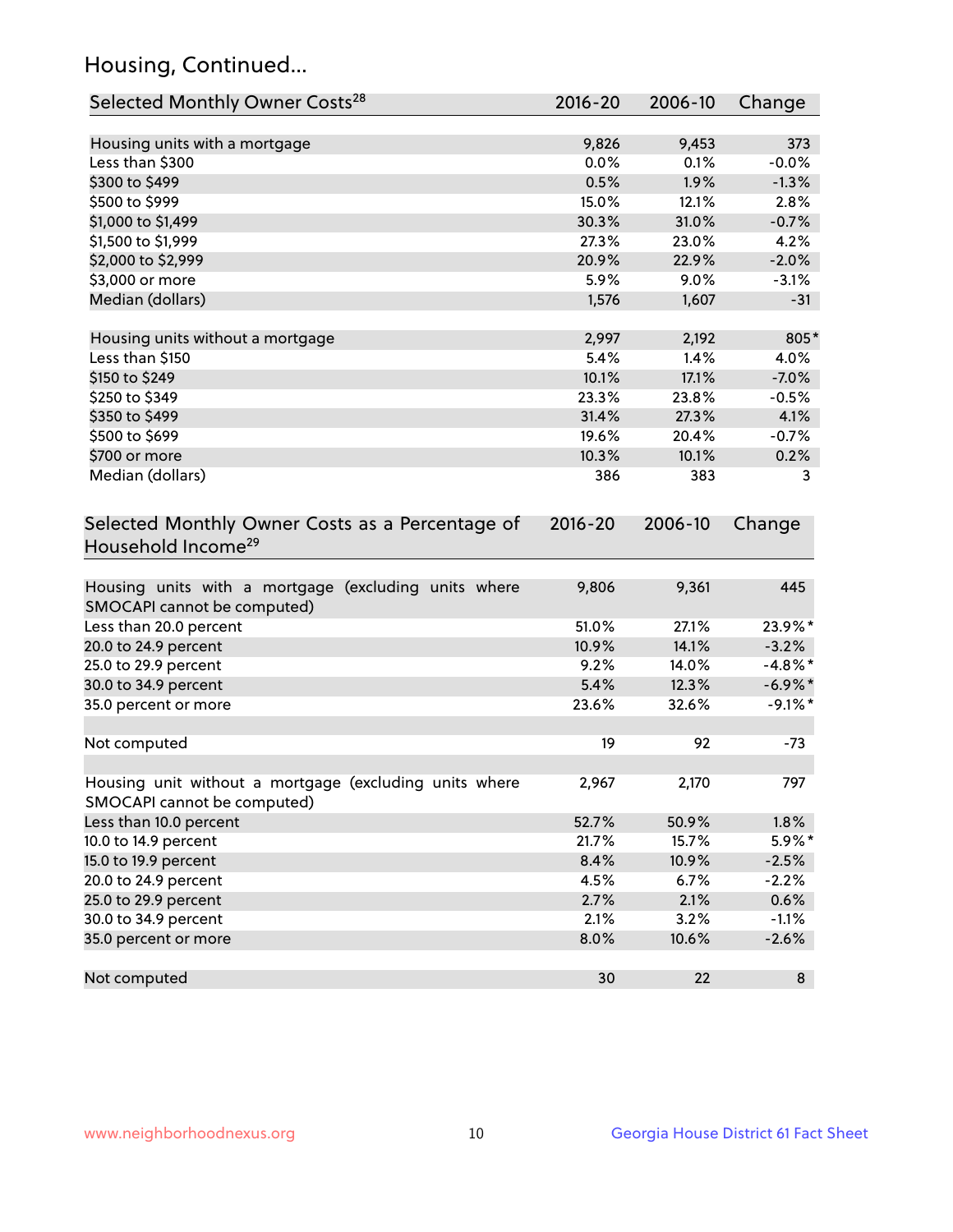## Housing, Continued...

| Gross Rent <sup>30</sup>   | 2016-20 | 2006-10 | Change      |
|----------------------------|---------|---------|-------------|
|                            |         |         |             |
| Occupied units paying rent | 10,093  | 6,223   | 3,870*      |
| Less than \$200            | 0.3%    | 0.7%    | $-0.5%$     |
| \$200 to \$499             | 2.1%    | 4.6%    | $-2.5%$     |
| \$500 to \$749             | 4.6%    | 23.3%   | $-18.7\%$ * |
| \$750 to \$999             | 19.6%   | 37.2%   | $-17.6\%$ * |
| \$1,000 to \$1,499         | 64.1%   | 30.4%   | 33.6%*      |
| \$1,500 to \$1,999         | 8.4%    | 3.5%    | 4.9%        |
| \$2,000 or more            | $1.0\%$ | 0.2%    | 0.8%        |
| Median (dollars)           | 1,146   | 1,017   | $129*$      |
|                            |         |         |             |
| No rent paid               | 207     | 202     | 5           |

| Gross Rent as a Percentage of Household Income <sup>31</sup>                   | $2016 - 20$ | 2006-10 | Change    |
|--------------------------------------------------------------------------------|-------------|---------|-----------|
|                                                                                |             |         |           |
| Occupied units paying rent (excluding units where GRAPI<br>cannot be computed) | 9,650       | 6,102   | $3,548*$  |
| Less than 15.0 percent                                                         | 8.8%        | 13.3%   | $-4.5%$   |
| 15.0 to 19.9 percent                                                           | 13.6%       | 8.3%    | $5.3\%$ * |
| 20.0 to 24.9 percent                                                           | 13.4%       | 18.5%   | $-5.1%$   |
| 25.0 to 29.9 percent                                                           | 10.3%       | 14.4%   | $-4.1%$   |
| 30.0 to 34.9 percent                                                           | $11.8\%$    | 8.7%    | 3.2%      |
| 35.0 percent or more                                                           | 42.0%       | 36.8%   | 5.2%      |
|                                                                                |             |         |           |
| Not computed                                                                   | 650         | 323     | $327*$    |

## Transportation

| Commuting to Work <sup>32</sup>           | 2016-20 | 2006-10 | Change     |
|-------------------------------------------|---------|---------|------------|
|                                           |         |         |            |
| Workers 16 years and over                 | 30,082  | 23,244  | $6,838*$   |
| Car, truck, or van - drove alone          | 79.6%   | 80.8%   | $-1.2%$    |
| Car, truck, or van - carpooled            | 8.5%    | 11.6%   | $-3.1\%$ * |
| Public transportation (excluding taxicab) | 2.5%    | 2.3%    | 0.2%       |
| Walked                                    | 0.2%    | 0.6%    | $-0.4%$    |
| Other means                               | $1.7\%$ | $0.8\%$ | 0.9%       |
| Worked at home                            | 7.5%    | 3.9%    | $3.6\%$ *  |
|                                           |         |         |            |
| Mean travel time to work (minutes)        | 33.3    | 30.2    | $3.1*$     |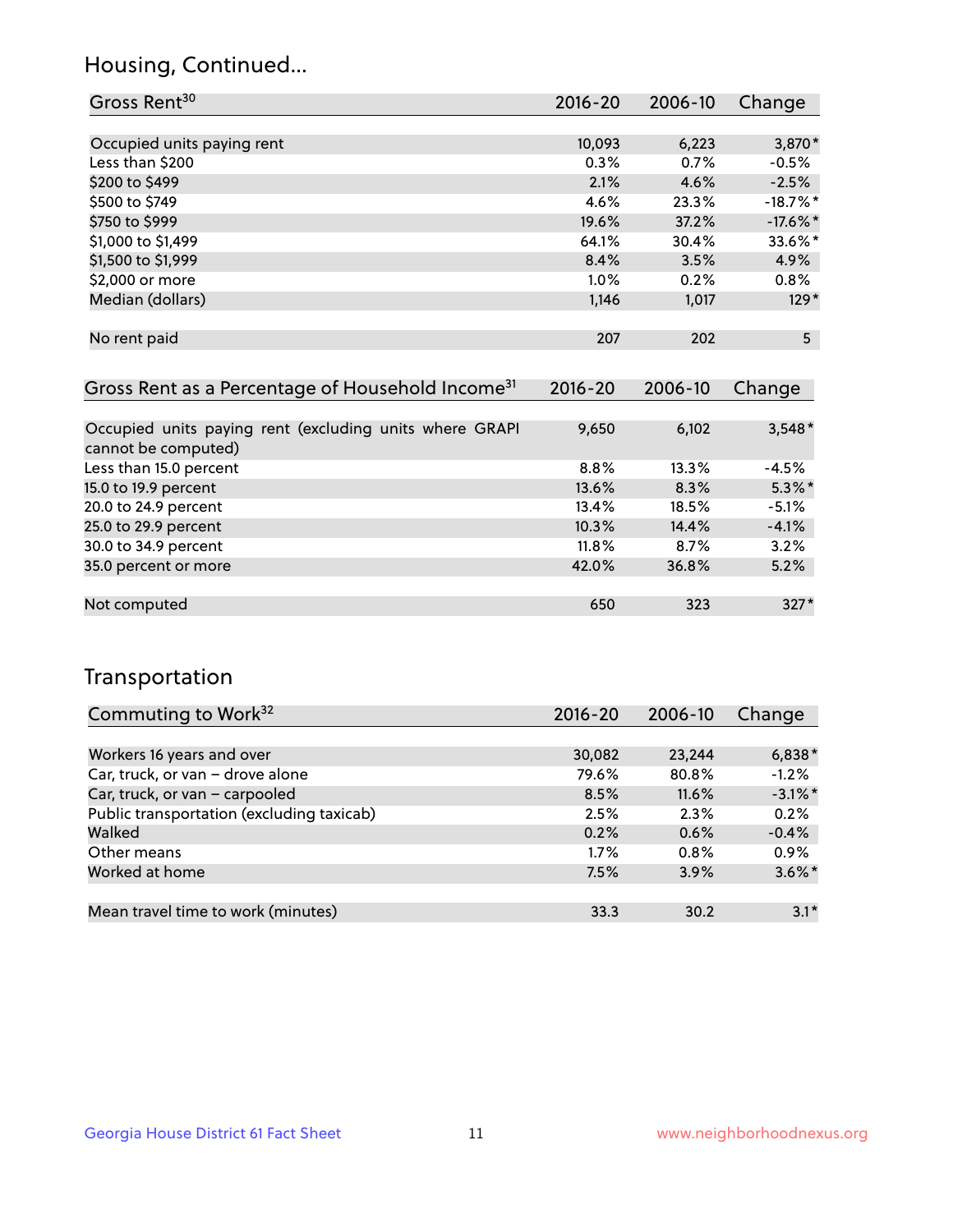## Transportation, Continued...

| Vehicles Available <sup>33</sup> | $2016 - 20$ | 2006-10 | Change    |
|----------------------------------|-------------|---------|-----------|
|                                  |             |         |           |
| Occupied housing units           | 23,122      | 18,070  | $5,052*$  |
| No vehicles available            | 7.1%        | 3.6%    | $3.5\%$ * |
| 1 vehicle available              | 36.7%       | 36.2%   | 0.6%      |
| 2 vehicles available             | 36.7%       | 38.5%   | $-1.8%$   |
| 3 or more vehicles available     | 19.5%       | 21.8%   | $-2.3%$   |

#### Health

| Health Insurance coverage <sup>34</sup>                 | 2016-20 |
|---------------------------------------------------------|---------|
|                                                         |         |
| Civilian Noninstitutionalized Population                | 59,736  |
| With health insurance coverage                          | 86.1%   |
| With private health insurance coverage                  | 67.7%   |
| With public health coverage                             | 29.0%   |
| No health insurance coverage                            | 13.9%   |
| Civilian Noninstitutionalized Population Under 19 years | 15,660  |
| No health insurance coverage                            | 8.8%    |
| Civilian Noninstitutionalized Population 19 to 64 years | 36,934  |
| In labor force:                                         | 29,628  |
| Employed:                                               | 28,091  |
| With health insurance coverage                          | 84.8%   |
| With private health insurance coverage                  | 79.6%   |
| With public coverage                                    | 8.0%    |
| No health insurance coverage                            | 15.2%   |
| Unemployed:                                             | 1,537   |
| With health insurance coverage                          | 53.3%   |
| With private health insurance coverage                  | 40.6%   |
| With public coverage                                    | 16.1%   |
| No health insurance coverage                            | 46.7%   |
| Not in labor force:                                     | 7,306   |
| With health insurance coverage                          | 74.8%   |
| With private health insurance coverage                  | 49.1%   |
| With public coverage                                    | 36.6%   |
| No health insurance coverage                            | 25.2%   |